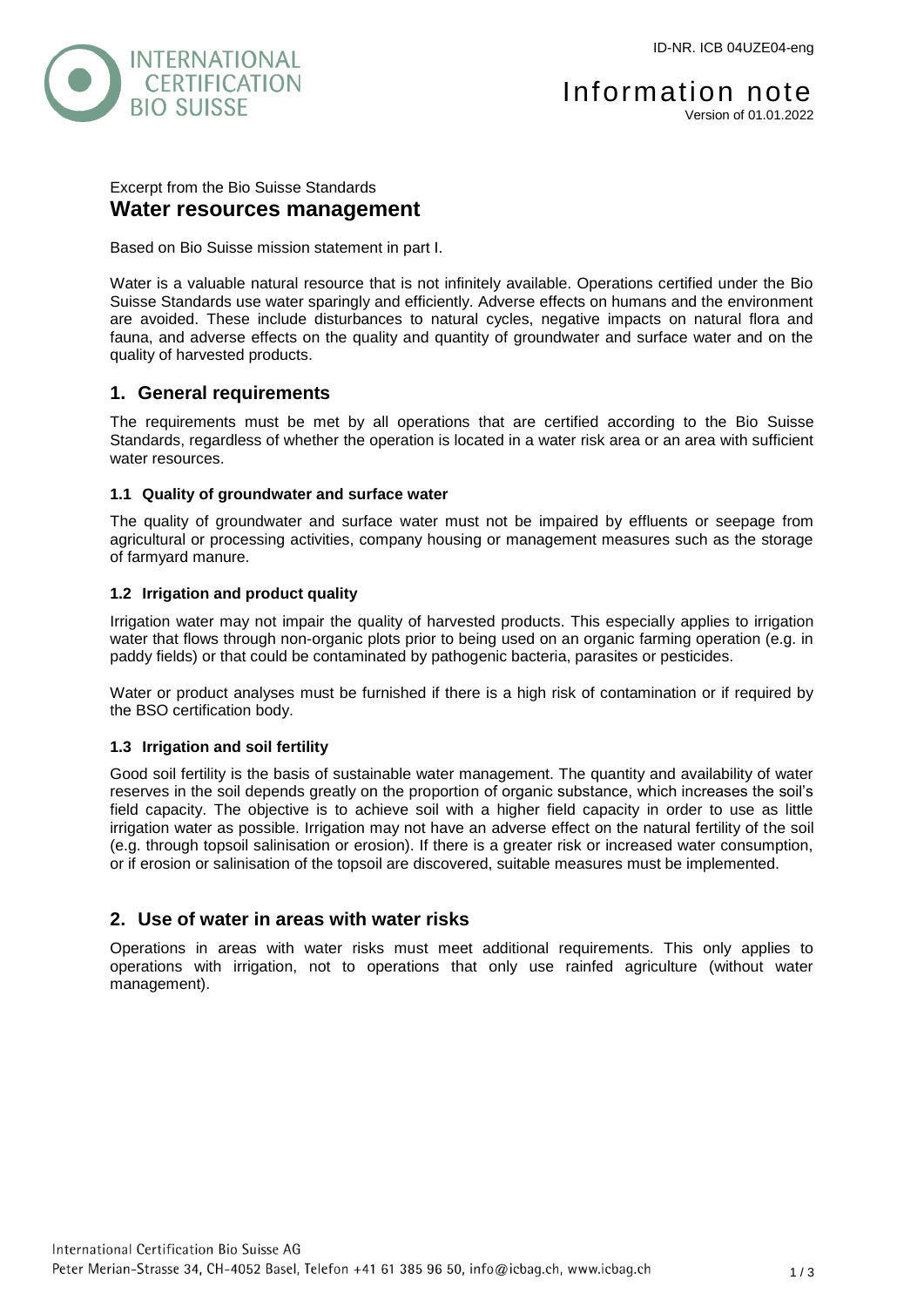

### **2.1 Definitions**

All Bio Suisse decisions about whether an operation is situated in an area with water risks are backed by solid scientific evidence.

In the interest of gradual implementation, operations categorised with the indicator "Water Depletion" in accordance with the World Resources Institute's (WRI) Aqueduct Water Risk Atlas will be first. The Aqueduct Water Risk Atlas is available at [www.wri.org.](http://www.wri.org/) Areas that are categorised as "High" (50%– 75%) or "Extremely high" (>75%) in accordance with the indicator "Water Depletion" or that are located in a desert region that is labelled with "arid and low water use" are considered areas with water risks.

### **2.2 Water management plan**

Operations and producer groups in areas with water risks must devise a water management plan. The plan is comprised of three parts: general information on irrigation, a risk analysis including plan of action, and current records kept in a separate table. The operations or producer groups concerned must analyse the risks to which they are exposed in connection with water usage and take measures to reduce or avoid these risks. The water management plan must accurately represent the current situation of the operation. Bio Suisse offers operations a water management plan template at <https://international.bio-suisse.ch/en/import-with-bio-suisse/documents-and-downloads.html>

Operations in water risk areas must submit their water management plan (WMP) annually during inspection. The water management plan must be updated and submitted with the signature of the inspection body at least every three years. Documents that are referenced in the water management plan must be enclosed. The records in the separate table must be kept continuously. The water management plan is reviewed in stages by the certification body and is designed to be expanded upon. Bio Suisse ensures that the requirements from Use of water in areas with water risks Part V, Art. 3.6.2, harmonise with the Naturland e. V. standards and will put procedures in place to allow for mutual acknowledgement of the results of the inspection process.

#### **2.3 Irrigation systems**

Only comprehensively efficient and water-conserving irrigation systems may be used in areas with water risks. "Efficient" is defined here as economical usage of the available water (e.g. rain water reservoirs) and the energy required for this purpose (e.g. for boreholes, desalination plants), as well as avoiding unnecessary loss (e.g. through the use of covered reservoirs). Water consumption must be documented and regular maintenance must be carried out. If any defects are discovered during inspection, measures for improvement must be implemented.

#### **2.4 Origin and quantity of irrigation water**

Operations in water risk areas must record all information about the origin and quantity of irrigation water in their water management plan or the corresponding table. All quantitative information on water consumption (m3 irrigation water per hectare of irrigated land and year) as well as information on the origin of the water, the water rights and the local climate, as well as the quality of the irrigation water as per the parameters of the FAO [\(www.fao.org\)](http://www.fao.org/) are recorded in the water management plan or a table that is included as an attachment to the water management plan.

### **2.5 Legality of all water extraction**

In countries with legal regulations on water use, the national or regional laws and provisions must be complied with. Proof of legality from the corresponding government authority must be enclosed with the water management plan for all water extractions. In countries without legal regulations on water use (or insufficient regulations), all other required appendices in accordance with the water management plan must be submitted in conformity with the principle of governance.